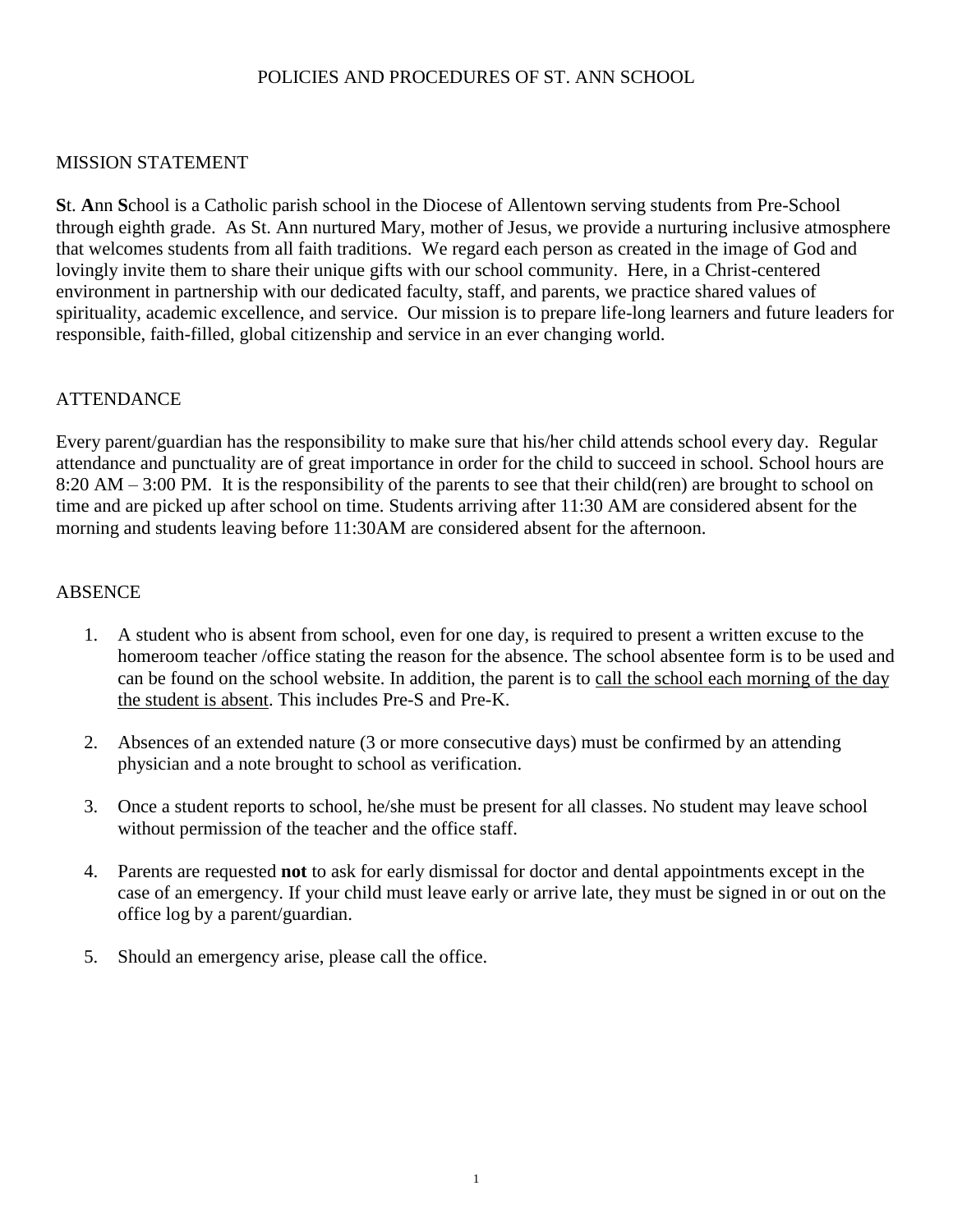## ACADEMIC PROGRAMS

All academic programs meet or exceed the requirements of the Commonwealth of Pennsylvania. The basic curriculum includes: Religion, reading, mathematics, language arts, social studies, science, gym, art, music, Spanish, and computers.

St. Ann School is accredited by the Middle States Association of Schools and Colleges.

## ADMISSION

- 1. Pre-School: Students must be three (3) years of age by October 15 of the school year and fully potty trained. There is a \$125.00 non-refundable registration fee.
- 2. Pre-Kindergarten: Students must be four (4) years of age by October 15 of the school year. There is a \$125.00 non-refundable registration fee.
- 3. Kindergarten students must be (5) years of age by October 15 of the school year. There is a \$125.00 non-refundable registration fee.
- 4. Middle School: No student will be accepted after the school year begins without providing copies of their school records for review and a scheduled interview with the principal. A Reading and Math Assessment will be administered prior to acceptance. There is a required 90 day probationary period for students transferring into Grades 5-8. Periodic assessments will be made during that time period to ensure a smooth transition for both the incoming student and the current students in the class. The final acceptance decision will be at the discretion of the principal and pastor.
- 5. When registering students the following are required: Baptismal certificate, birth certificate, and immunization record. If transferring from another school, a transfer card is also required.
- 6. St. Ann School does not discriminate on the basis of race, sex, religion, color, national or ethnic origin in the administration of educational and admission policies. However parishioners of St. Ann Parish will be given first priority in the admissions process.
- 7. There is a \$125.00 non-refundable registration fee for all returning students in all grades.

## ARRIVAL

- 1. School buses arrive at the side doors on Fairview Street. All students are to come into the building immediately.
- 2. **Bus students are to enter the building through the doors on Fairview Street**. **Car Riders are to enter the building through the side door off the upper parking lot.** Parking is prohibited in front of the school. If you have a need to come into the building, please park in the upper lot behind the school and ring the buzzer to enter the office. In compliance with our COVID19 Health and Safety plan access to the school building will be limited. All those who enter the building must be wearing a mask and adhere to all social distancing policies.
- **3.** . **Do not park on Fairview Street or 6th St. and have the children cross the street in front of your vehicle. Do not park in the wrong direction in front of the school. All traffic laws must be adhered to.**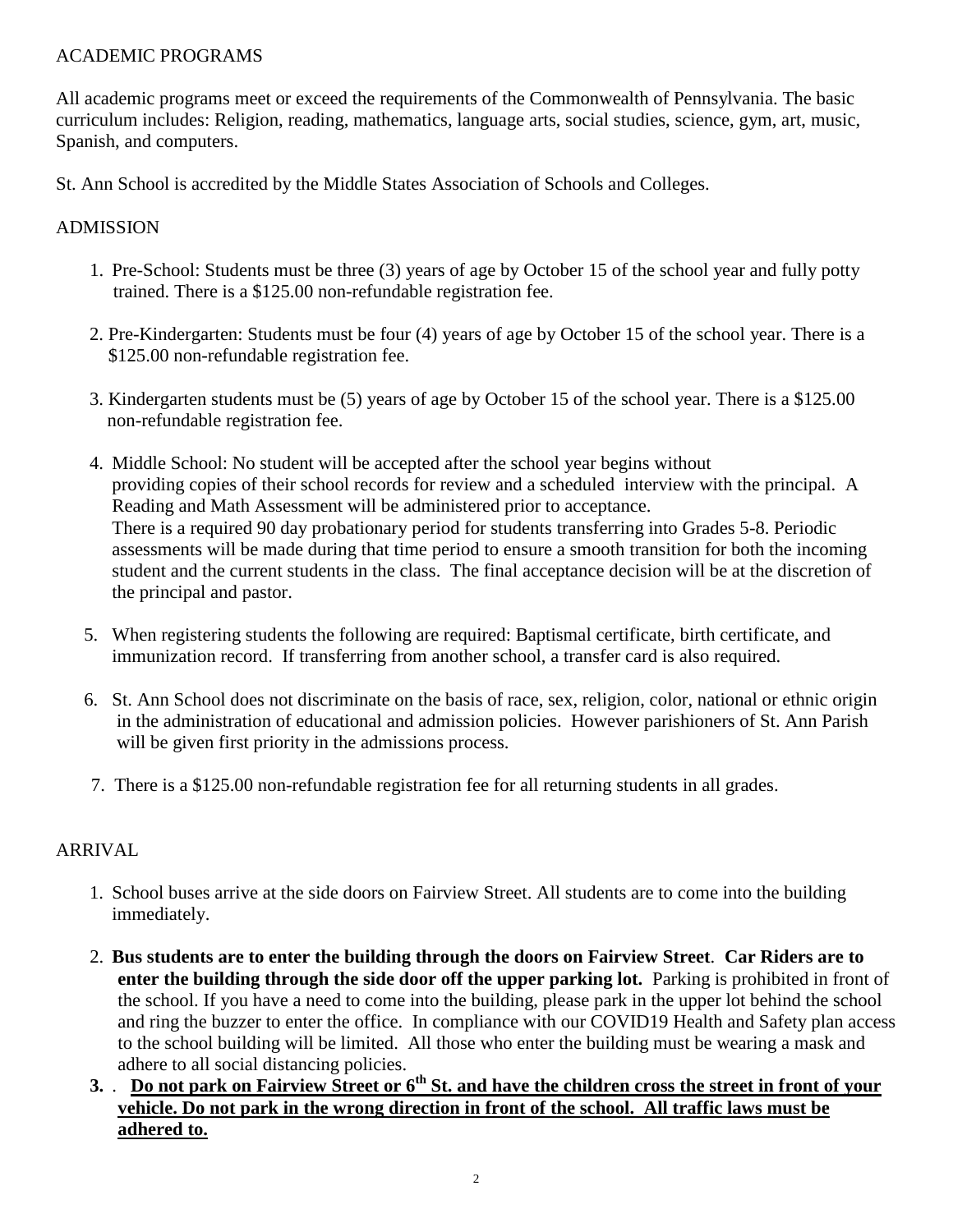- 3. Students are to arrive between 8:00AM and 8:15AM. **No student is to arrive before 8:00AM**, as no one will be available to supervise them. If your child arrives early for an activity, they are to go directly to the activity and may not go to any other part of the school building, even their homerooms.
- 4. All students are to be in their classrooms no later than 8:20AM.
- 5. Any student arriving after 8:20AM will be considered late. The student and a parent are to come to the office for a late slip and to sign in. Consistent lateness will be handled on an individual basis. If a student is consistently late, additional steps will be taken to address the situation.
- 6. Pre-S and Pre-K students who are not being dropped off with a sibling in the car line can enter through the Sixth Street entrance beginning at 8:15 AM at which time a teacher will welcome and accompany the students to class. Parents will not be able to enter the building when dropping off their child.

# BIRTHDAY POLICY

The students may celebrate their birthday by bringing a book for the classroom library. The teacher will read the book to the class and a special bookplate will be placed in the front of the book with your child's name and the date of their birthday. Any appropriate book is welcome. Because so many children have allergies, and because of the state guidelines concerning food in the classroom, no food or drink may be brought into the classroom to celebrate a birthday. At the teacher's discretion they may choose one day during the school year to have a "birthday party" to celebrate the birthdays of all students in the class at the same time.

## CELL PHONES/ELECTRONIC DEVICES

Cell phones and electronic devices are permitted under the following conditions:

- 1. Cell phones are permitted for **Middle School Students only (Gr. 6-8)** unless otherwise approved by the principal.
- 2. Phones must be kept in the OFF position until 3:15PM and may be used at that time for emergencies only.
- 3. During the school day, phones/electronic devices must be kept in the classroom collection bin.
- 4. Cell phones/ electronic devices/IPads/Chrome Books may **not** be used for picture taking.
- 5. Harassment, bullying, or threatening of persons via cell phones/electronic devices is **not** permitted.
- 6. Cell phones/electronic devices may not be used for game playing, internet, e-mail or You Tube access, texting, gambling, or making purchases of any kind.
- 7. If a cell phone/electronic device rule is violated, the teacher or administrator will keep the phone or device until the parent comes to school to take possession of it.
- 8. Those who violate any of the rules regarding cell phones/electronic devices will forfeit the privilege of bringing a cell phone/electronic device to school.
- 9. All students and parents will be required to read and sign the Chrome Book Policy prior to the device being issued to the student.

## COURT ORDERS

The school voluntarily complies with the provisions of the Buckley Amendment: "Non-custodial parents will be given access to unofficial copies of student records and staff will be available to discuss the student's records, unless a Court Order providing otherwise is filed with the school."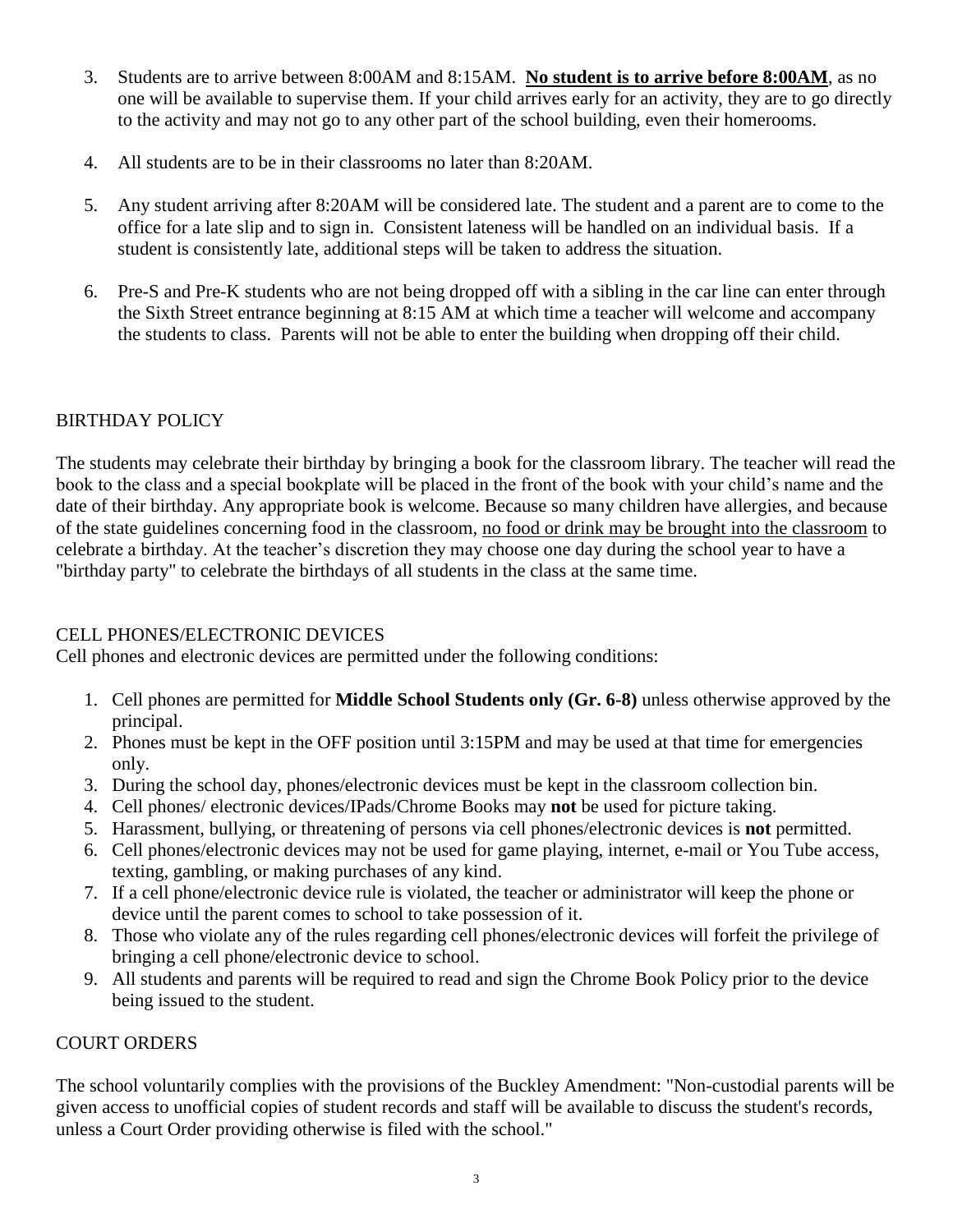Divorced or separated parents must file a court-certified copy of the custody section of the divorce or separation decree with the Principal's office. The school will not be held responsible for failing to honor arrangements that have not been made known.

## DISMISSAL

1. Students going home by car or walking are dismissed to the upper parking lot by grades. Please park in the upper parking lot behind the school in the established rows facing the school building. Parents may begin entering the upper parking lot beginning at 2:45. Teachers on duty will dismiss the students to their parents. Once all students are in their cars a teacher on duty will signal that cars may begin moving. For the safety of everyone no cars should move before directed by the teacher on duty. All students must be picked up by 3:15PM Please **do not park on Fairview Avenue, Wood Street, Sixth Street or in the small parking lot next to the rectory to pick up your children.** Our dismissal procedures can be found on our website under the parent tab.

- 2. Students who ride the bus will be dismissed by grade to the bus door.
- 4. Students attending activities will be dismissed after the buses and should proceed directly to the area where the activity is being held...
- 4. All Pre-K and Pre-S morning students will be dismissed from the Sixth Street entrance. All Full Day Pre-S/Pre-K students will be dismissed from the gym at 3:00PM with the students in grades K-8.
- 5. If there is a change in transportation, please send the required form to school. If it is a sudden change, please call the office, and the office will notify your child's teacher. Please do not just arrive and take your child out of line or out of the classroom.
- 6. Leaving school early on a regular basis is not recommended due to the interruption in the learning process. When a student leaves early they are responsible for all missed work. Arrangements to leave early must be approved by the principal.

# DISCIPLINE POLICY

According to Diocesan policy, weapons are **absolutely prohibited in school, on school vehicles, on school grounds and at school-sponsored activities.** This includes guns, knives of any kind including Scout knives, and any other item that can be construed as a weapon.

Harassment or bullying by a child or adult towards another child or adult is not permitted. Each incident will be handled individually according to the discipline policy and the Allentown Diocese's Student Crisis Assistance Manual. Students in grades 5-8 are educated in the Safe To Say Program.

A copy of the discipline policy is attached at the back of this handbook including our drug/weapons policy and our bullying/harassment policy. Please read and review all these policies with your children.

# EXTRACURRICULUR ACTIVITIES

1. The sports program includes boys and girl's basketball (grades three through high school), girls' volleyball, co-ed volleyball (grades five through eight), cross country (grades Kindergarten through eight) St. Ann School participates in the CYO league.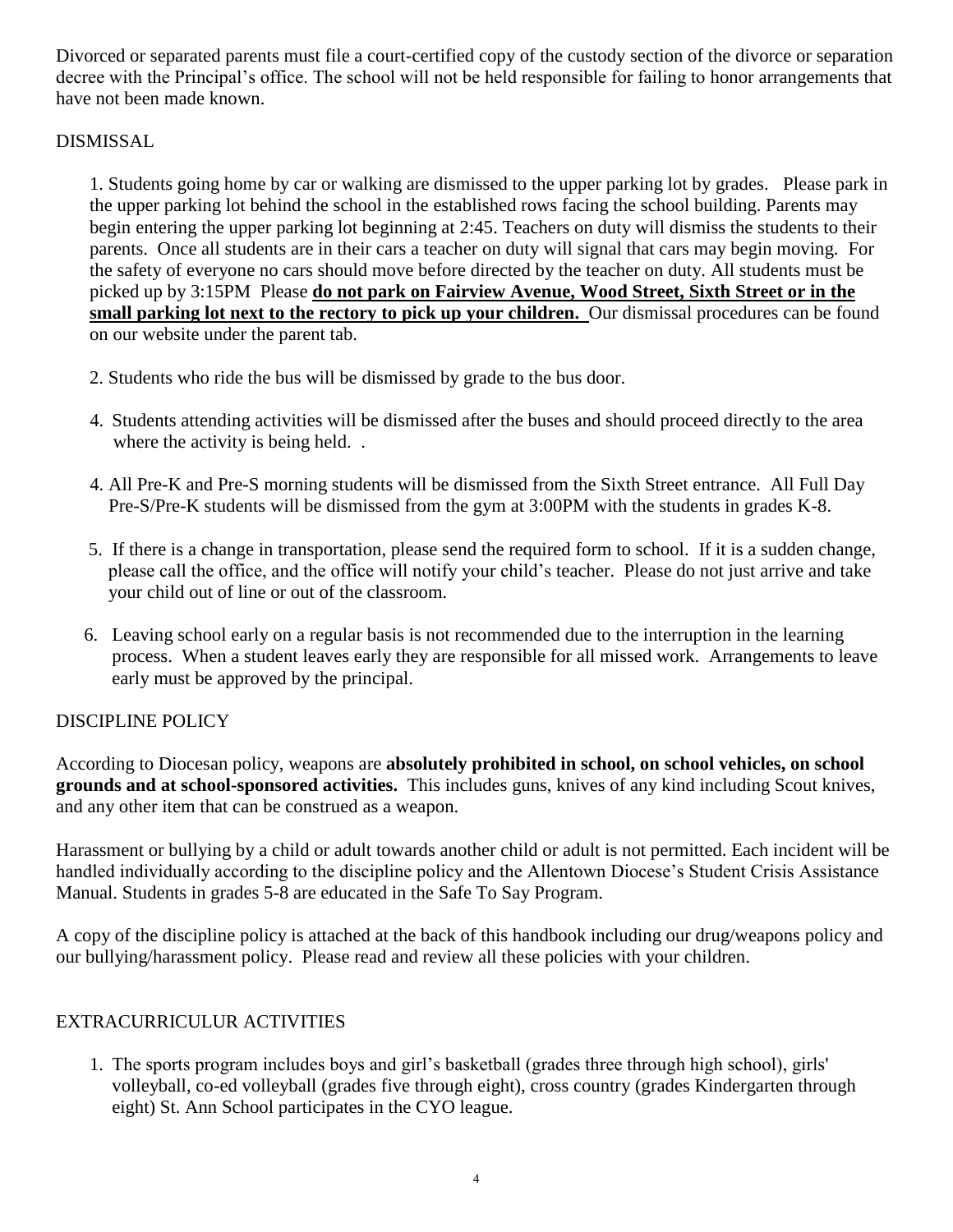- 2. The scouting program includes: Daisies, Brownies, Girl Scouts, Cub Scouts, and Boy Scouts.
- 3. Instrumental music instruction, student band (grades 4-8) and Chorus (grades 3-8) is offered to our students.
- 4. The Student Council consists of four officers and class representatives from grades 6 through 8. They meet regularly and are responsible for many extra activities the students enjoy.
- 5. Academic competitions include: Academic Bowl, Spelling Bees, Geography Bee, Math Counts, PJAS, Writing and Music competitions and subject area Olympiads.
- 6. A variety of After School Clubs are offered for students and rotate each trimester.

## **FACULTY**

We are proud of our faculty and their dedication to the academic excellence and the faith formation of your children. Ten of our faculty members hold Master Degrees. In addition our faculty are required to complete the Diocesan Franciscan Catechetical Program over the course of a three year period.

## FIELD TRIPS

- 1. Field trips are an integral part of the curriculum. Each teacher coordinates their own trips and will inform parents well in advance. Signed permission slips are mandatory. If a child does not have a signed permission slip, he/she may not go on the field trip.
- 2. Students will be transported by school bus unless the destination is very close to the school. Then students will either go by car or walk.
- 3. School uniforms are worn on all class trips unless the teacher notifies you about a change.
- 4. Field trips are a privilege, not a right; therefore, if student behavior warrants it, he/she may be denied the privilege of going on the trip.
- 5. All students are expected to follow the field trip mobile/electronic device policy. The policy will be sent home along with the field trip permission slip and will be strictly enforced.

## HEALTH SERVICES

- 1. A nurse from the East Penn School District is in the building one day a week to provide services to our children. A part-time school employed nurse will assist our students on other days.
- 2. The school is not permitted to give medicine without a doctor's note and instructions. If at all possible, all medications should be given at home. For students who require prolonged medication, a month's supply is to be brought to school by the parent. It must be in the original prescription container, which will be returned when empty. We also require a note from the doctor with written instructions.
- 3. First aid care given in school is limited to first aid in accidents and illnesses until the parents can be reached to take the child home. Emergency Contact forms are kept for each child providing information to assist in locating parents, family physician, or an emergency person. It is important for you, the parents, to keep this information up-to-date with the school office.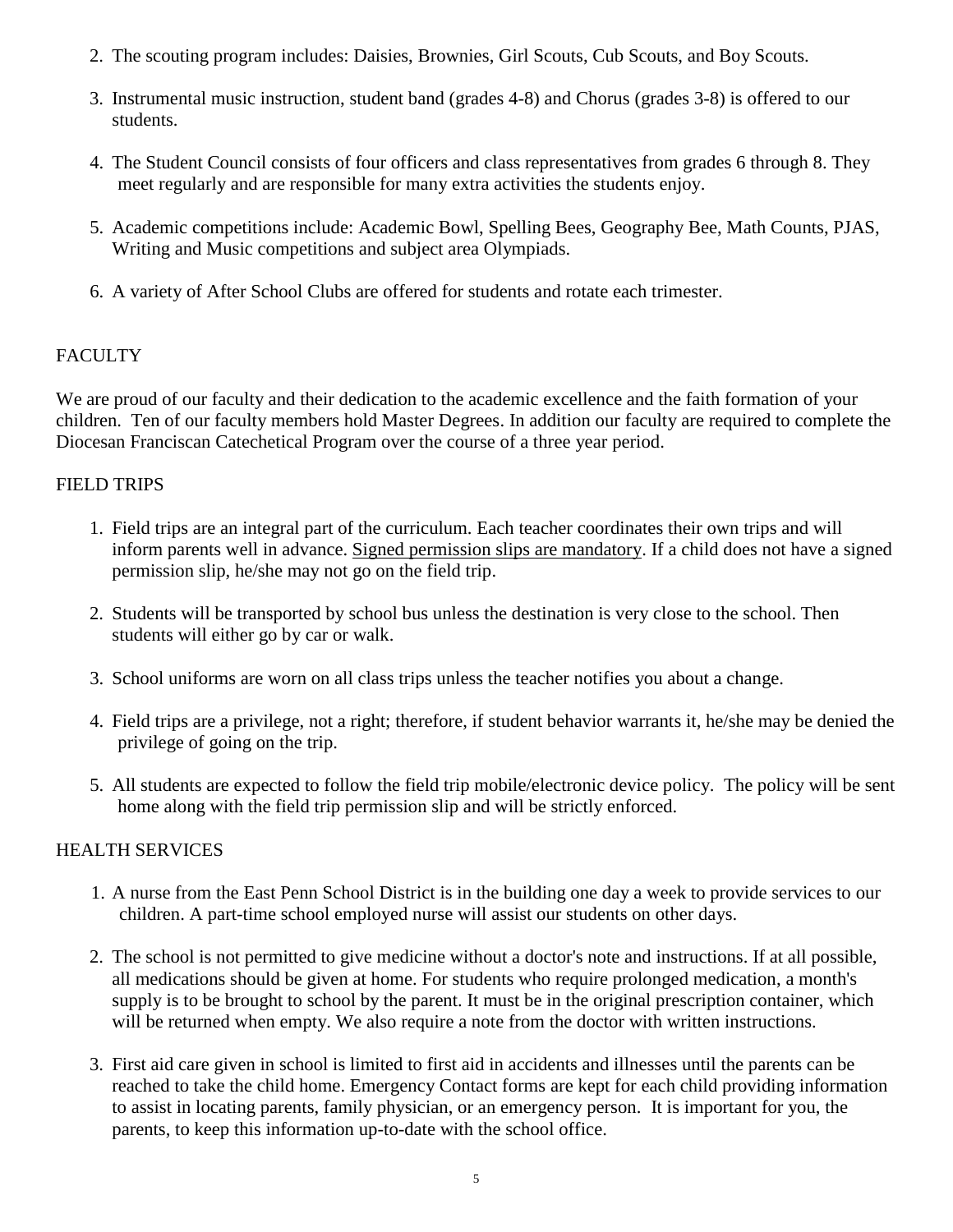#### HOME AND SCHOOL ASSOCIATION

St. Ann Home and School Association is an organization, which provides support for students and teachers. The members of the association offer extra programs for the students and organize our very active volunteer program. The general meetings are held two times a year. All families are encouraged to be active members of the Home and School Association.

## HOMEWORK

Homework is an integral part of our program. It is a review and mastery of concepts that have been taught. Average time allotments for both written, studied assignments, and projects are:

Kindergarten: 10 to 15 minutes (beginning in the second trimester)

Grades 1  $& 2: 20$  to 30 minutes

Grades  $3 \& 4$ :  $30 \text{ to } 40$  minutes

Grades  $5 & 6$ : 60 minutes

Grades 7 & 8: 60 minutes

When a student is absent they will have 2 days to complete the classwork and assignments they missed. If a student is absent for an extended period of time, the teacher will give consideration to the length and reason for the absence and special accommodations may be made for work to be made up. If the student is absent on the day an assignment is collected they are responsible to turn in the assignment the day they return to school. This policy applies to special classes as well.

If a student chooses not to do their homework, the following policies will apply:

**Up to grade 5** – discipline point

Grades 6-8 - Points are deducted from the assignment for each day the assignment is late. This policy also applies to special classes that meet only once a week. If the special teacher is a part time teacher, not in school on the day the student is turning in the assignment, the student can turn the assignment into their homeroom teacher. That teacher will be sure that it is given to the special teacher. The students should not wait until their next special class as points are deducted for each day the assignment is late regardless of how often the class meets or how many days the teacher is in the building. Failure to turn in an assignment for a special class could result in an unsatisfactory grade and could keep a student off the honor roll. (See the Honor Roll Requirements) A homework average will be part of the final student grade for each trimester.

## HONOR ROLL

The Honor Roll is for grades 5 through 8 and is divided into 2 categories:

- 1. High Honors: A general average of 94 and at least an 85 in all subject areas with an S in all minor subjects, conduct and effort.
- 2. Honors: A general average of 87 and at least an 80 in all subjects with an S in all minor subjects, conduct and effort.

## INSTRUCTIONAL SUPPORT TEAM (IST)

Any student who is having difficulty academically, socially, and/or behaviorally, may be referred to the Instructional Support Team by a teacher or a parent. The IST is made up of the principal, the school counselor,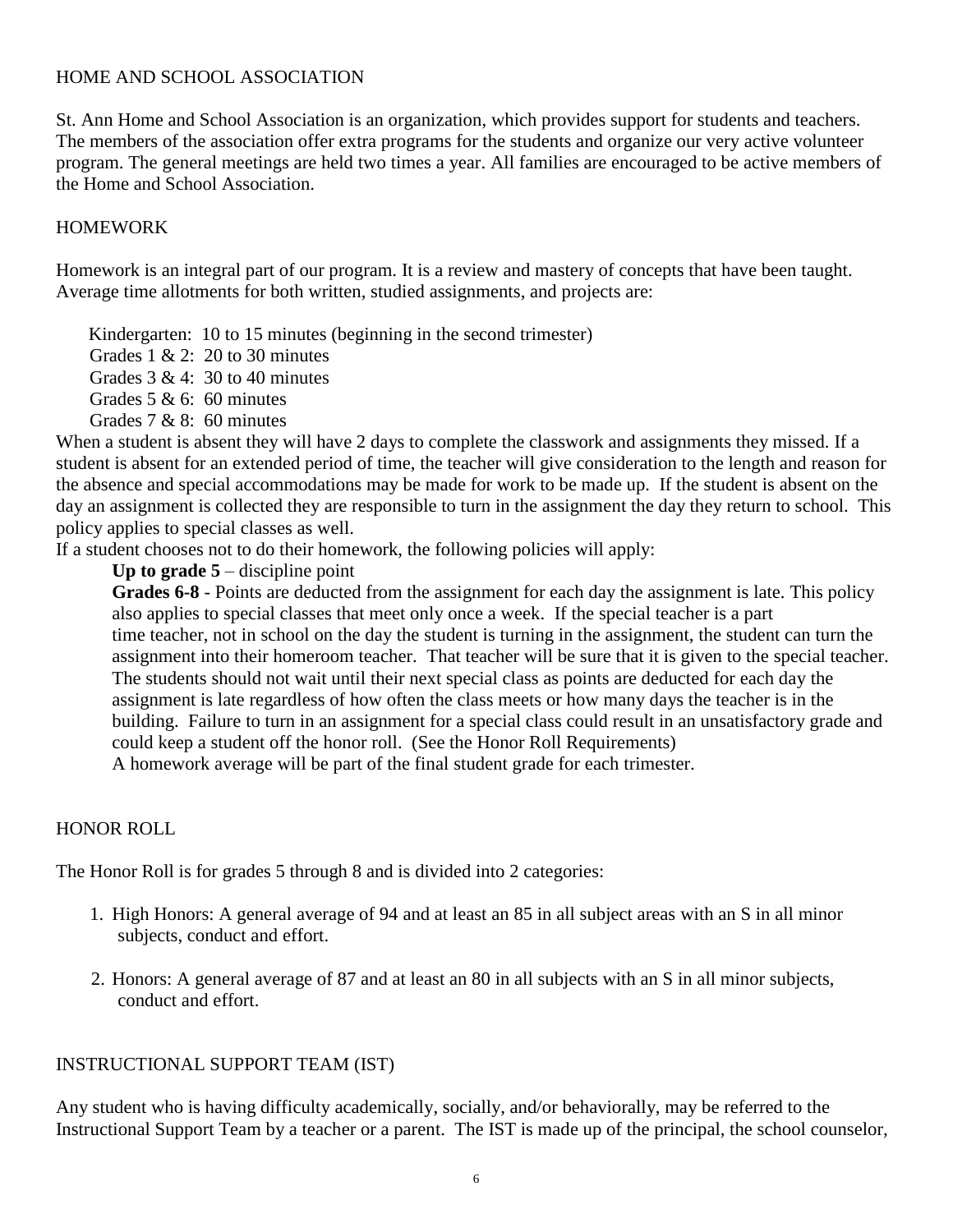an IU 21 psychologist, the remedial teacher, the classroom teacher, and the student's parents. This group meets on a regular basis to problem-solve and develop strategies to help the child who is having difficulty become more successful.

## **LATENESS**

- 1. A student not in the classroom by 8:20AM is considered late. The only exception is if a bus is late.
- 2. A student arriving late must report to the office for a late slip. No student will be admitted to class without a late slip.
- 3. Consistent lateness will be handled on an individual basis. If a student is consistently late, additional steps will be taken to address the situation.
- 4. Students who arrive after 8:45AM or leave before 2:45PM forfeit the opportunity to receive outstanding attendance.

## LIBRARY

Students in grades K-8 have one scheduled library period per week in which they may take out and return books. Library skills are also taught. Overdue books are charged 5 cents per day.

## LOST AND FOUND

There is a lost and found box located in the room next to the cafeteria. All articles not claimed by June are given to the Garage Sale.

## LUNCH

St. Ann School participates in the Federal Lunch Program. Hot lunch is available daily. Milk is also available. Lunch is served by the Food Service Director, Assistant Food Service Director, and volunteers. The lunches meet all the requirements set forth by the Pennsylvania Department of Education and the Department of Agriculture. Free or reduced lunches are available to families who qualify.

#### LUNCH FEES

All lunch and milk money is paid monthly. The lunch order and money for the month is to be sent to school on the first Monday of the lunch calendar in an envelope. All students purchasing lunch must return a monthly lunch order to school. According to the guidelines of the Federal Lunch Program, we must enforce our unpaid meal charge policy. St. Ann School reserves the right to pursue any unpaid lunch fees. Parents will be notified in a letter when accounts become delinquent and prompt payment is expected.

## PHYSICAL EDUCATION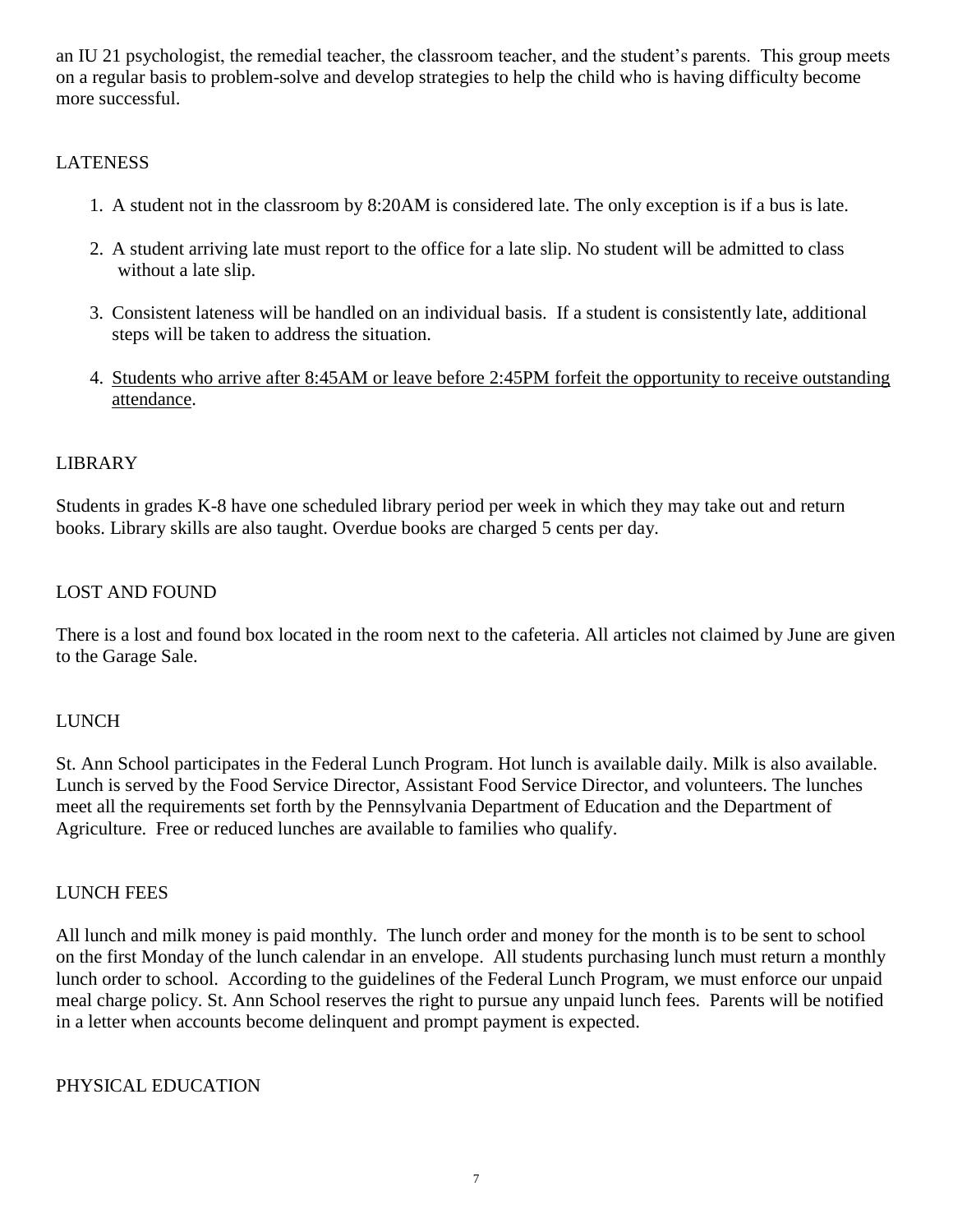All students from grades K through 8 participate in physical education each week. Gym uniforms are to be worn as outlined in the dress code. A doctor's note is needed for a student to be excused from gym class. Likewise, a doctor's note is needed for a student to return to gym class after an illness or injury. If a student must miss gym class for an extended amount of time an alternative assignment may be given and used as a part of or as their entire gym grade.

#### PHONE CALLS

Students are permitted to use the office phone only in an emergency. Forgetting books, homework, gym clothes, etc. is not considered an emergency. **Cell phones may not be used by students to make phone calls during the school day.** 

#### PROGRESS REPORTS

- 1. Report cards are distributed three times a year December, March, and June.
- 2. Pre-S and Pre-K reports are distributed in January and June.
- 3. Parent/Teacher conferences are held in October. One conference will be scheduled for each family. In order to allow for the teacher to deliver the same information to both parents, separated or divorced parents are expected to attend the conference together .
- 4. To keep parents informed of their child's progress, Progress Reports are sent home to all parents about half way through each trimester.
- 6. Promotion occurs when the student has successfully completed the Diocesan set requirements of the particular grade. The final decision for retention rests with the school.
- 7. Report Cards may be held in the office and access to the Option C grading system suspended, if tuition payments are not up-to-date.

#### RELIGIOUS ACTIVITIES

- 1. All students are expected to attend Church on either Saturday evening or Sunday morning.
- 2. All students attend Friday Mass twice a month and Mass on all Holy Days.
- 3. Each Monday in October, the students will go to church for Rosary and Benediction.
- 4. During Lent, the students participate in the Stations of the Cross each week.
- 4. The Sacrament of Reconciliation is available for the students several times a year. Of course, students are encouraged to receive the Sacrament on any Saturday afternoon.
- 5. The students in grade 2 prepare for and celebrate the sacraments of Reconciliation and First Holy Communion. The students in grade 8 prepare for and celebrate the sacrament of Confirmation.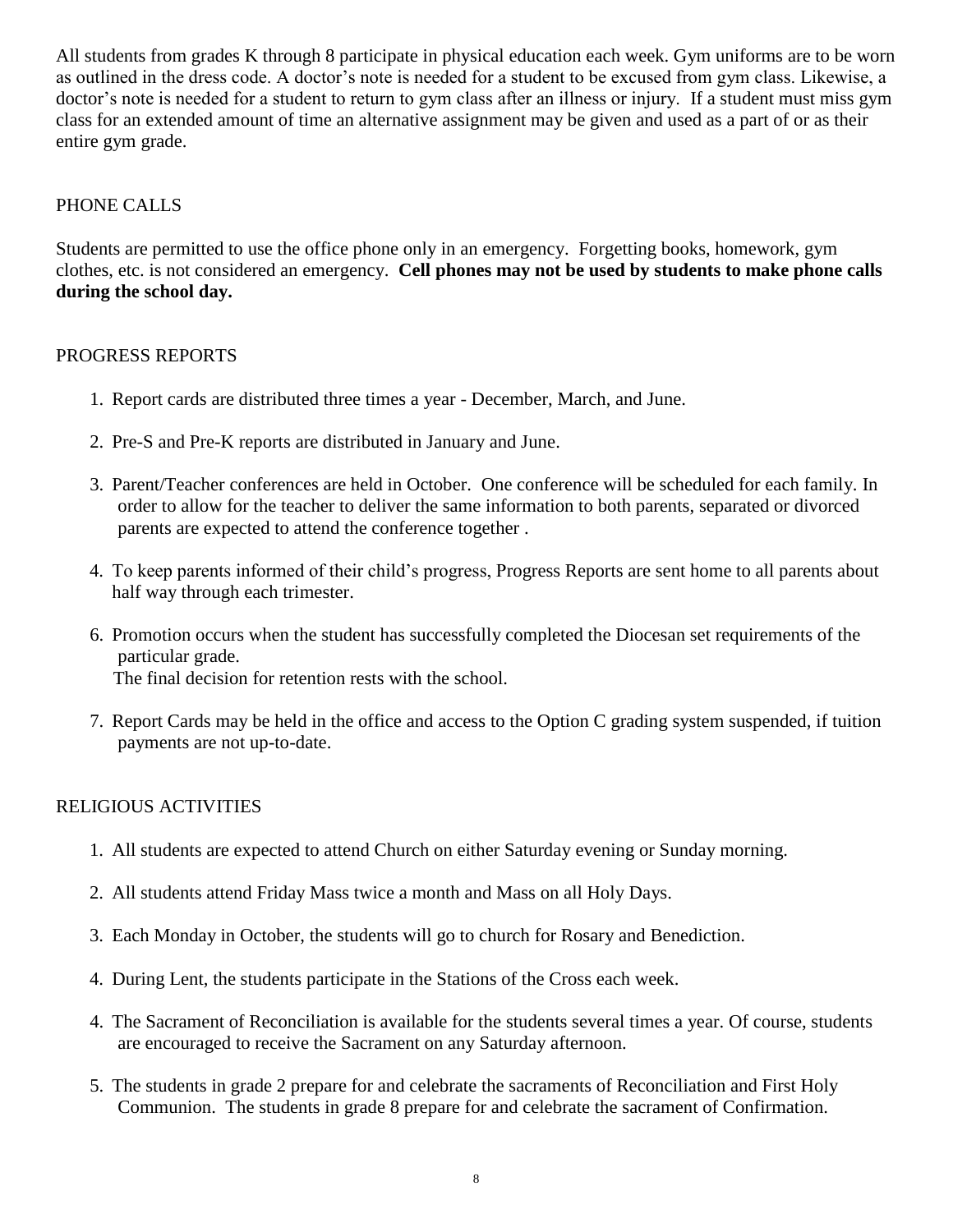- 6. All students in grades Kindergarten through 8 participate in the May Procession.
- 7. All students in grades 3-8 are encouraged to complete the CYO Diocesan Religion Award Program.

## **SAFETY**

St. Ann School has a Crisis Management Plan that is kept in the school office. All school personnel are familiar with its execution, should the need ever arise to use such a plan. Please do not call the school office if a crisis should happen. Listen to the TV Channel 69 or the radio for important information.

The children are instructed at the beginning of the school year as to the fire, severe weather, lockdown and evacuation drill regulations and procedures. Directions for exiting are posted in each classroom. Practice drills are done regularly.

St. Ann School has a Health & Safety Plan posted on the school website indicating the procedures and protocols in regards to the COVID 19 pandemic. Students are trained in and reminded of these protocols on a daily basis.

## SCHOOL BAGS AND TEXTBOOKS

## 1. **All hard cover books must be covered.**

2. School bags or backpacks are required to protect the books.

## SCHOOL HOURS

- 1. For Kindergarten through grade 8, school hours are 8:20AM to 3:00PM
- 2. For AM Pre-School and Pre-K, the schedule is 8:30AM to 11:15AM. For Full Day Pre-S/Pre-K students 8:30AM -3:00PM.

## SNOW HOLIDAYS

- 1. Notification will be made to all families through the school "Option C" Parent Alert System. You may also listen to the radio (WAEB 790AM or 104FM, WFMZ 100.7 FM) or watch television (Channel 69) for information. **We follow the East Penn School District for closings**.
- 2. For a late start, please listen for the school district where you reside. The buses will follow the schedule of that district. For students who come by car or walk, the school officially follows the East Penn School District.

## STANDARDIZED TESTING PROGRAM

1. The Iowa Test of Basic Skills is administered in the spring to all students in grades 2, 3, 4, 5, 6, and 7.

2. The Cognitive Abilities Test is administered to students in grades 3, 5 and 7 in the spring.

Please make every effort to have your child in school when these tests are being given. Testing dates are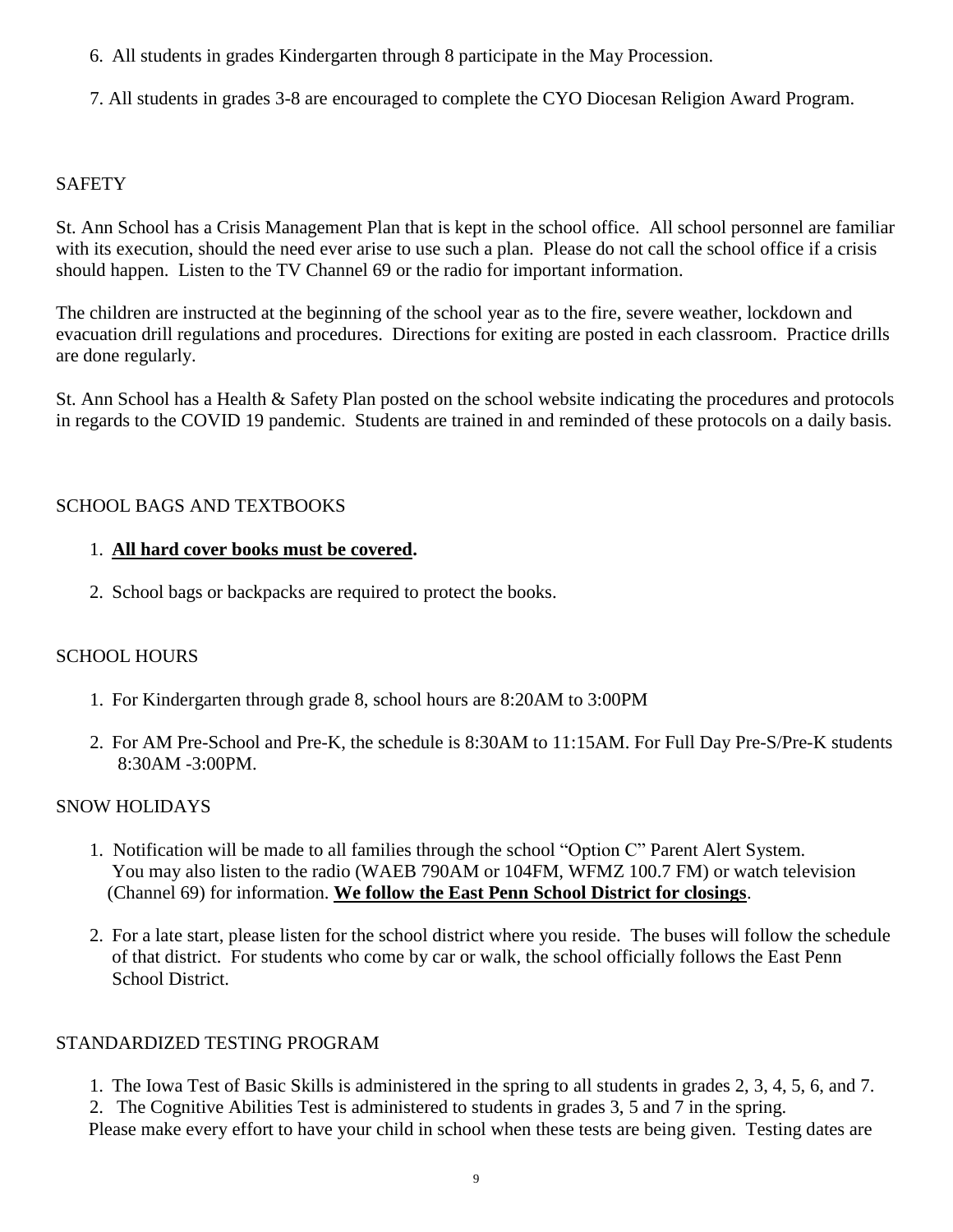listed on the annual school calendar.

## STATE FUNDED SERVICES

- 1. Act 89 & Title I provide the following services: remedial reading, speech therapy, psychological screening, educational screening, and guidance counseling.
- 2. Act 90 provides funds for students' workbooks (except Religion) up to a specified amount.
- 3. Act 195 provides funds for students' textbooks (except Religion) up to a specified amount.

#### STUDENT DRESS CODE

Students are to wear their school uniforms beginning the first day of school. Only the official uniform is permitted. Uniforms are to be purchased through the Flynn & O'Hara Uniform Co. The dress code will be strictly enforced.

The dress code for St. Ann School is as follows:

|                        | Girls Grades K to 5: Navy/white plaid tunic jumper (knee length both front and back) or<br>Navy uniform slacks and navy V-neck vest with St. Ann logo<br>White uniform blouse with Peter Pan collar or white turtleneck shirt<br>Navy crew-neck cardigan sweater with St. Ann logo (optional)<br>Navy knee-high socks/leotards                                                             |
|------------------------|--------------------------------------------------------------------------------------------------------------------------------------------------------------------------------------------------------------------------------------------------------------------------------------------------------------------------------------------------------------------------------------------|
| Girls Grade 6:         | Option of either the jumper (as in K to 5) or the kilt (as in $gr.7&88$ ) or<br>Navy uniform slacks, blouse, and navy V-neck vest with St. Ann logo                                                                                                                                                                                                                                        |
| Girls Grades $7 & 8$ : | Navy/white plaid kilt with kilt pin (knee length - uniform touches the knee both front and<br>back) or navy uniform slacks<br>Navy V-neck vest with St. Ann logo<br>White oxford blouse with button-down collar or white turtleneck shirt<br>Navy knee-high socks                                                                                                                          |
| Boys Grades K-3        | Navy uniform slacks and a belt<br>White knit polo shirt with St. Ann logo, long or short sleeved (tuck in or banded bottom)<br>Navy V-neck vest or long sleeved sweater with St. Ann logo (optional)<br>Navy socks                                                                                                                                                                         |
| Boys Grades 4 to 8:    | Navy uniform slacks and a fitted dress belt<br>White dress shirt, long or short sleeved, with all buttons, including top button, closed<br>Gr. 4-5 Solid navy uniform tie that is tied up to the collar<br>Gr. 6-8 Tie of choice appropriate for a "Catholic School" tied up to the collar<br>Navy V-neck vest or long sleeved pullover sweater with St. Ann logo (optional)<br>Navy socks |

## **Optional Warm Weather Uniform:**

## **This uniform may be worn beginning on the first day of school until the first Monday in November and from the first Monday in April until the end of the school year.**

Girls Grades K to 5: Navy uniform skort or shorts and white short-sleeved knit polo shirt (tuck in or banded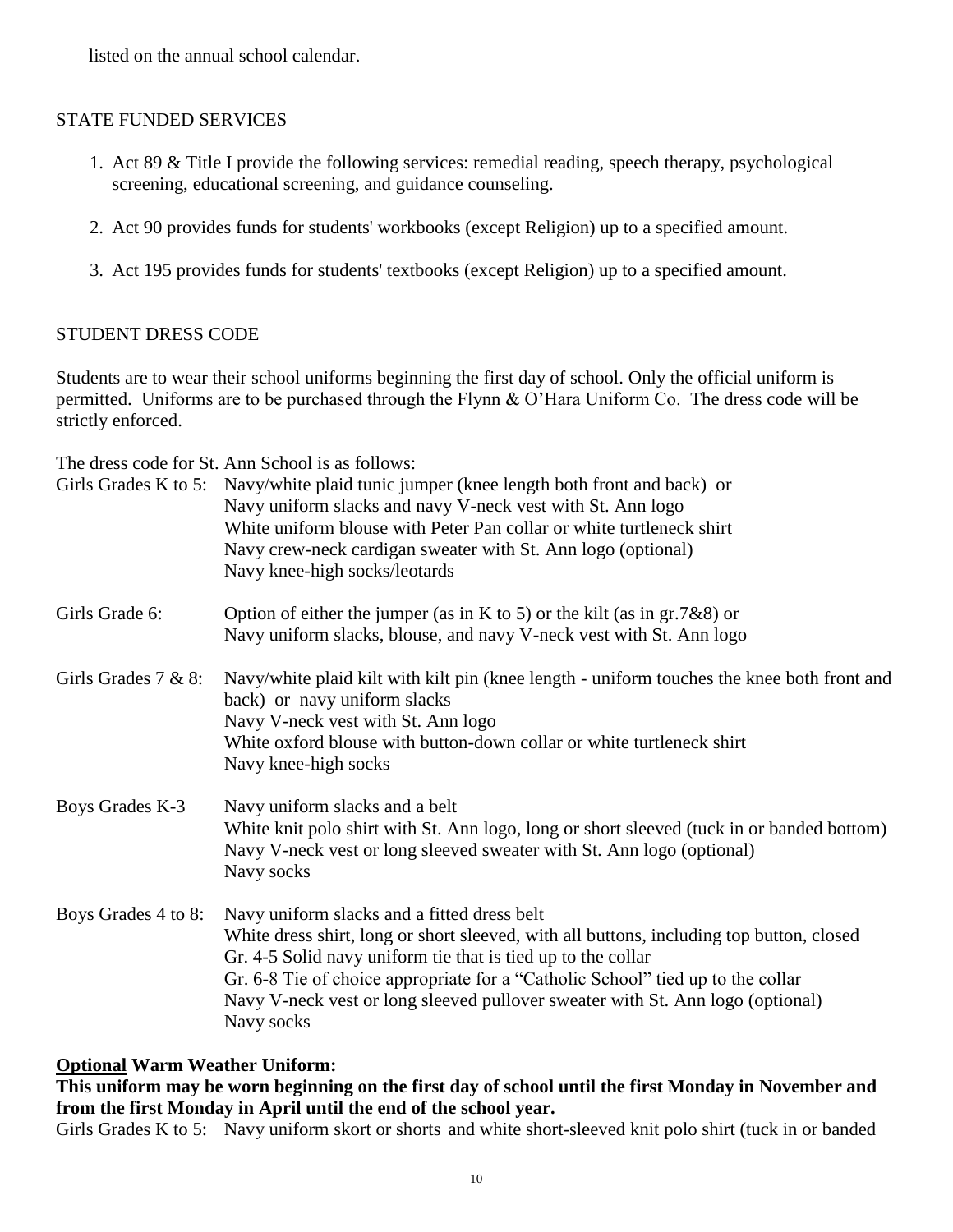|                                                                                                              | bottom) with St. Ann logo, navy crew socks, school shoes                                                   |  |
|--------------------------------------------------------------------------------------------------------------|------------------------------------------------------------------------------------------------------------|--|
|                                                                                                              | Boys Grades K to 5: Navy uniform shorts and white short-sleeved knit polo shirt (tuck in or banded bottom) |  |
|                                                                                                              | with St. Ann logo, navy crew socks, school shoes                                                           |  |
| Girls & Boys Grades 6 to 8: White short-sleeved knit polo shirt (tuck in or banded bottom) with St. Ann logo |                                                                                                            |  |
|                                                                                                              | with plaid kilt or navy slacks                                                                             |  |

#### **Gym uniform Grades K to 8:**

Fall/Spring – Knee-length hunter green gym shorts & gray t-shirt, both with St. Ann logo Winter uniform – Hunter green sweatpants  $\&$  gray t-shirt (green sweatshirt optional), with St. Ann logo

School shoes with non-skid soles are to be worn with the school uniform. Boots of any kind (including shoes that go above the ankles), heels (narrow or wide based), sandals, moccasins, Uggs, sneakers, etc. are not permitted. Sneakers are to be worn only for gym class. Sneakers with higher heels are not permitted. We will enforce the school shoe regulation.

**Make-up, nail polish and jewelry (except girls' small post earrings - one per ear lobe) are not part of the uniform and, therefore, not permitted.** Only plain, flat hair ornaments are permitted. Hair is to be neat and may only be a natural color. The boys are to have their hair no longer than the top of the shirt collar – tails and fad haircuts are not permitted. For all students, hair must be above the eyebrows for good vision. More than one ear piercing for girls is not permitted. Piercings of any kind for boys are not permitted.

## **ALL VARIATIONS TO THIS DRESS CODE, EXCEPT THOSE VERIFIED BY A DOCTOR'S NOTE, ARE UNACCEPTABLE AND WILL BE SUBJECT TO DISCIPLINARY ACTION BY TEACHERS AND/OR PRINCIPAL.**

#### SUMMER PROGRAM

During the summer months, all students are expected to maintain the skills that were taught the previous year. In order to do this, students are encouraged to review their math facts using the Simple Solutions Math Program on a weekly basis and complete the summer reading requirements for their respective grade level.

#### TRANSPORTATION

- 1. Students riding the bus are required to be prompt, courteous, and respectful at all times. No horseplay, disobedience or raucous behavior will be tolerated on the bus or at the bus stop.
- 2. Schedules are sent home to the parents by the individual bus companies/school districts during the last week of August.
- 3. Students are to be at the bus stop at least 5 minutes early.
- 4. The use of a video/audio recording is intended to assist the administration, contractors and drivers in observing behavior, preventing violation of bus rules, regulations and Pennsylvania law and utilizing such surveillance when required for disciplinary, civil and criminal matters. Video/Audio recorders may be placed on any and all buses. All students are subject to being videotaped on the school bus. The video/audio media are intended for use with respect to issues relating to safety and behavior. They are not intended for general viewing by a student, employee, parent/guardian or the public and shall not be made available for general viewing purposes.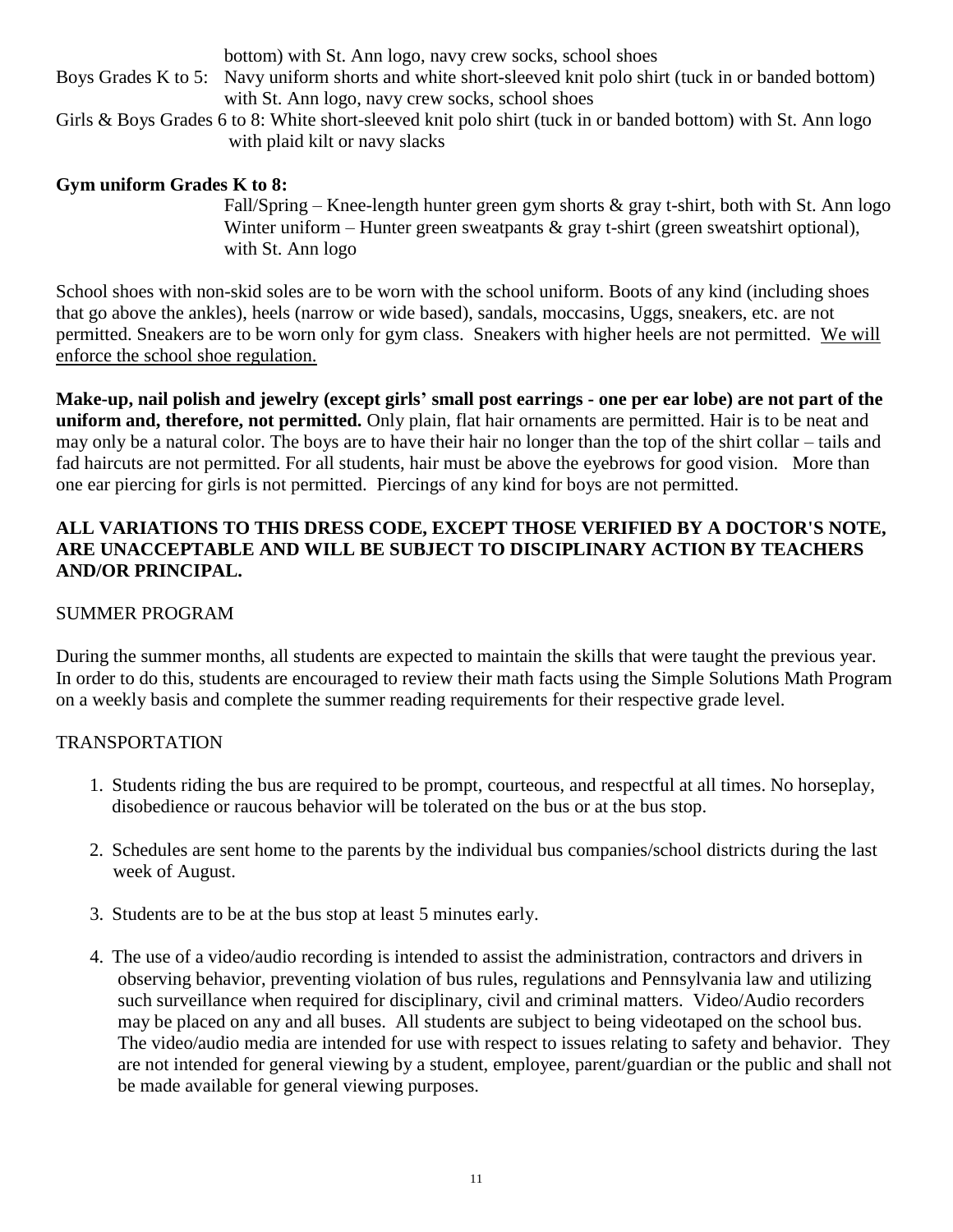5. Failure to obey rules regarding bus behavior may result in students being refused permission to ride the bus. Parents will be notified in writing of any bus suspensions:

First report: 3 day suspension Second report: 5 day suspension Third report: indefinite suspension

# TUITION

The tuition is established each year by the Pastor and the School Board in accordance with the recommendations of the Diocese of Allentown Office of Education. It includes the basic tuition, registration fee, and annual school fee. The registration fee is due at the time of enrollment. The school fee is due on or before May 1<sup>st</sup>. Payment of the basic tuition is made electronically on a monthly, quarterly or semi-annual basis through the FACTS Tuition Payment Program.

Each family is also required to participate in the St. Ann School Shopping Cart Fundraising Program or pay a buyout fee of \$350.00 due October 1<sup>st</sup> (\$400.00 after October 1<sup>st</sup>). If the annual quota for the Shopping Cart Program is not reached, an assessment fee will be due by the end of the school year. Information about the fundraising program was given to each family at the time of registration. Additional information is available in the main office.

St. Ann School will charge a \$30.00 fee for any returned payments. All tuition and fees must be paid to date in order for you to have continued access to the student Option C grading system, for students to receive their report cards, and for student records to be transferred to another school. All financial obligations must be met in order for families to be considered for scholarship assistance for the next school year. Please see the Tuition Collection Policy Addendum included at the end of the handbook.

## VACATION DURING SCHOOL TIME

The school policy concerning school time vacations is as follows:

- 1. All requests must be submitted to the office at least one month prior to the planned vacation.
- 2. All requests must be approved by the Principal. Vacations that occur during testing weeks (Iowa's, Cognitive Abilities, Exams) may not be approved.
- 3. Missed work will not be sent home in advanced. When the student returns to school, he/she will receive a packet of work that the class accomplished while they were away. The work is to be completed and returned within 5 school days.
- 4. Vacation days should be limited to no more than one occasion a year. The interruption in the educational process can be detrimental to your child's educational development.

## VISITORS AND PHONE CALLS

1. **In accordance with the school health and safety policy visitors to the school will be limited. Visitors to the school will be required to wear a mask during the instructional day.**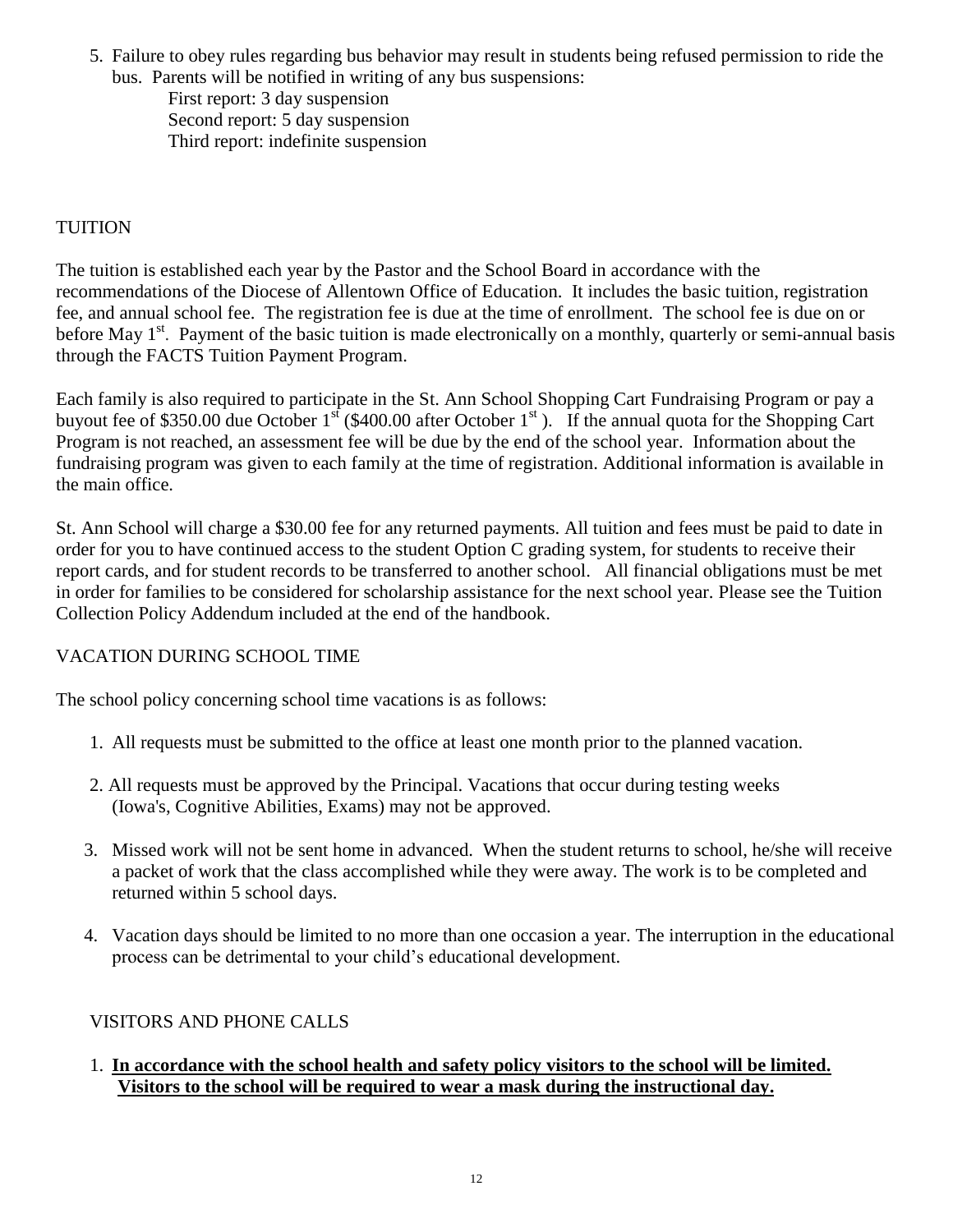- 2. Teachers are not to be interrupted during class time, either to answer the phone or to confer with a parent.
- 3. If you wish a conference with a teacher, please send an email or a note to the teacher or call the school office so an appointment can be made.

#### VOLUNTEERS

St. Ann School has an active volunteer program. However due to changes in the health and safety protocols volunteer opportunities may be limited. All volunteers must sign in at the office. Our volunteers assist us in the cafeteria, library, classrooms, office and with our Home & School events. A volunteer form is sent home to all parents at the beginning of each school year. If you can assist us, please call the school office at 610-965-9220. All volunteers must have all the current Pennsylvania state required documentation and safe environment certification on file with the school safe environment coordinator in order to volunteer in any capacity at the school, as well as to accompany students on field trips.

# **DISCIPLINE CODE**

All Saint Ann School students are expected to be good Christian models. In order to meet this goal the following rules must be observed.

> **BE BE RESPECTFUL BE RESPONSIBLE HONEST**

## **TO ALL ADULTS, TO FELLOW STUDENTS, TO SELF, AND FOR ALL SCHOOL PROPERTY**

**SCHOOL CODE OF CONDUCT:** Discipline points are given in Grades K through 8.

#### **LEVEL I (one point)**

- 1. Misbehavior (e.g. chewing gum, talking, note passing, etc.)
- 2. Tardiness (to school or class)
- 3. Littering
- 4. Running
- 5. Not adhering to uniform code (see dress code)
- 6. Incomplete Homework (less than 100% complete) for each subject area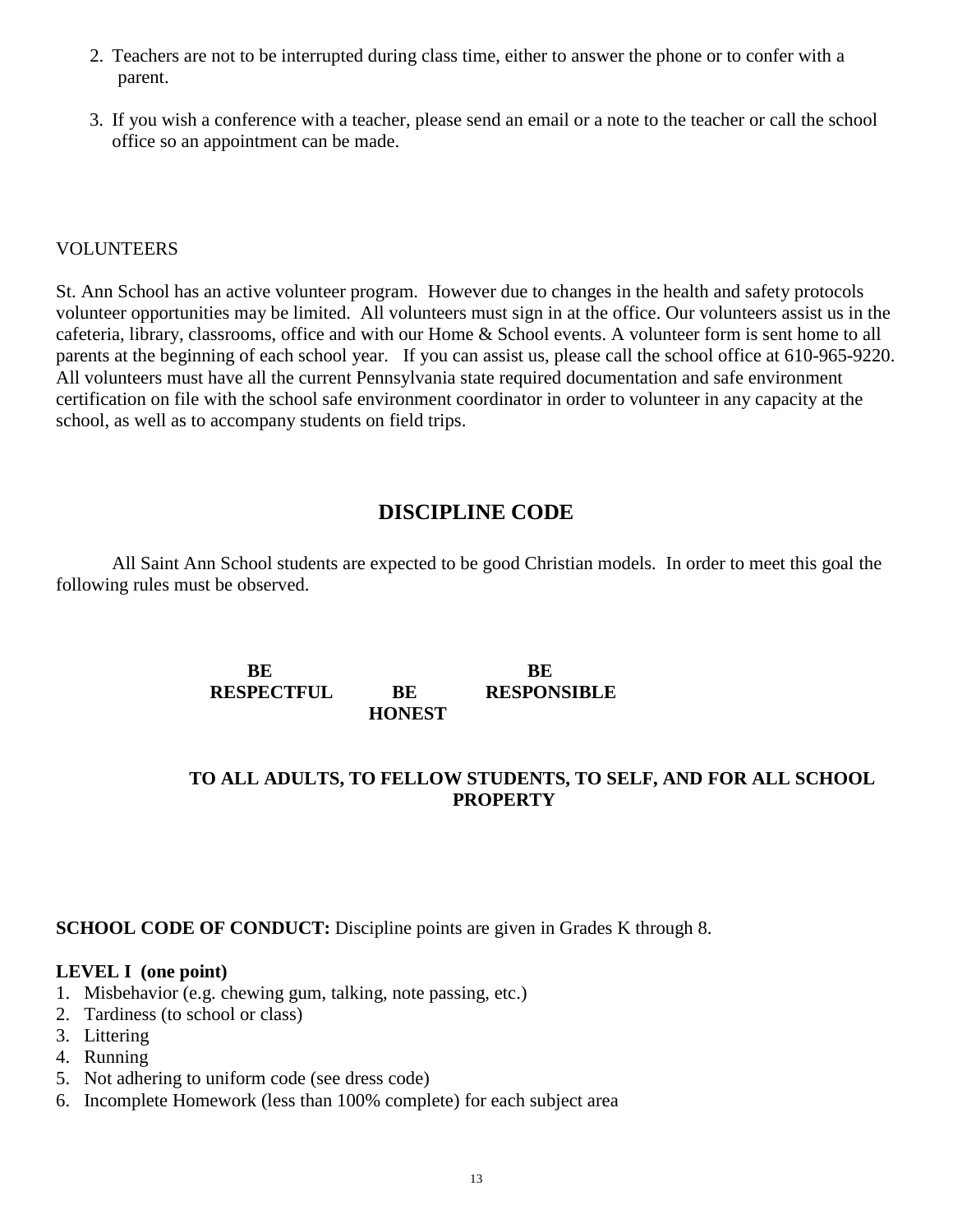- 7. Unsigned Document (one point per day) ALL documents are expected to be returned on the next school day except in extenuating circumstances
- 8. Not prepared for class

# **LEVEL II (two points)**

- 1. Conduct unbecoming of a Christian student
- 2. No Homework
- 3. Playground misbehavior
- 4. Church misbehavior
- 5. Bus misbehavior
- 6. Failure to follow the science lab safety rules

# **LEVEL III (three points)**

- 1. Minor Vandalism
- 2. Skipping Detention
- 3. Skipping Class
- 4. Possession of Inappropriate Material (e.g. Pokemon cards, Gameboys, CD players, magazines, etc.)
- 5. Use of an I-pod or similar device during the school day  $(8:00 3:30)$
- 6. Disobedient/Disorderly Conduct

# **LEVEL IV (four points)**

- 1. Forging Signatures
- 2. Cheating
- 3. Disrespecting Authority
- 4. Improper Language or Gestures
- 5. Plagiarism in Any Assignment

# **LEVEL V (five points)**

- 1. Harassment/Bullying
- 2. An Unwarranted Act Affecting the Safety of One's Self or Others
- 3. Fighting or Assault with Bodily Injury
- 4. Theft
- 5. Vandalism
- 6. Lying
- 7. Insubordinate or Abusive Language Towards Another
- 8. Leaving School Building or School Property without Permission
- 9. Inappropriate Use of Computer/Internet/Ipads or Chrome Books

## **All Level V offenses will be handled on an individual basis. Possible suspension or expulsion and referrals to appropriate services, such as counselors and psychologists, may be a result of a Level V offense.**

St. Ann School is firmly committed to providing a safe, positive learning and working environment for everyone in the school. We will promote, enhance and maintain a drug/violence-free school through a systematic program of prevention instruction. For this reason, St. Ann School expressly prohibits drugs, weapons, bullying and harassment.

# **Drugs/Weapons Policy**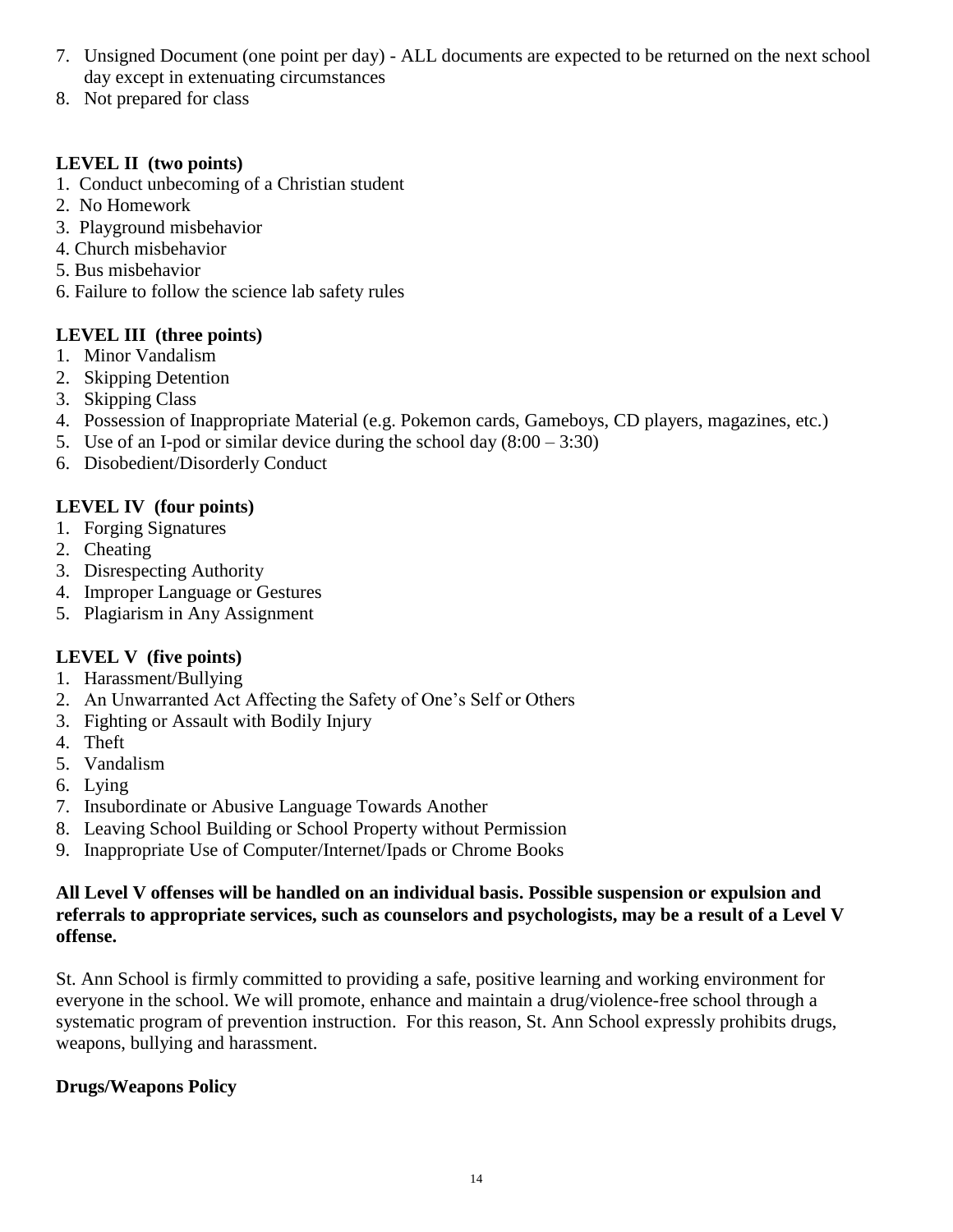The possession, use and/or distribution of a narcotic, drug, inhalant, alcohol, tobacco product, any weapon or facsimile or object which could be used as a weapon, is absolutely prohibited in school, on school vehicles, on school grounds and at school-sponsored activities.

Violations of this policy may warrant notification of the police, immediate suspension and possible expulsion. The Parents/Guardians of the offender will be immediately contacted and must cooperate with the disciplinary process. The student will be referred to appropriate guidance, medical, or psychological personnel.

## **Harassment Policy**

Harassment is "used in a variety of legal contexts to describe words, gestures, and actions which tend to annoy, alarm and abuse another person", according to Black's Law Dictionary. In the event that harassment exists, the principal will work to maintain that the safety of students and their physical and emotional well-being is protected. Each case will be dealt with on an individual basis. All allegations of harassment will be taken seriously and will be promptly investigated. Confidentiality of all involved will be maintained. Following the investigation, and depending on the severity of the case, disciplinary action will take place which may include but not be limited to detention, suspension, counseling and possible expulsion.

## **Student Threats/Bullying Policy**

Student threats, bullying, cyber-bullying or attempts to inflict any harm to self or others will be taken seriously. The principal, in consultation with the school psychologist and pertinent faculty, will assess the nature and severity of such incidents and take appropriate action, which may include detention, suspension, and expulsion.

The principal will consider each case individually and may choose from, but will not be limited to the following actions: notification of the parent/guardian of the student who made the threat; notification of the parent/guardian of any threatened student; recommendation of counseling for the student; notification of human services or law enforcement agencies.

# **SPECIAL NOTES:**

- 1. All disciplinary points will be doubled if infraction involves a substitute teacher.
- 2. All disciplinary points are erased at the end of each trimester. Points are erased at the end of each month for Kindergarten *only.*
- 3. A total of five (5) points will result in a detention. A notification letter will be sent if a student accumulates the necessary points for a detention. Detentions will be held each week and moderated by a teacher or the principal. Detention will be one hour long for grades 2-8 (until 4:15PM), and half an hour for Kindergarten and grade 1 (until 3:45PM).
- 4. After a third detention in a trimester (15 points), a school team conference will be scheduled.
- 5. The School Discipline Code is in effect for all school sponsored extracurricular activities, including dances.
- 6. Point slips are sent home for parent signature so that parents are aware of the points. If a parent refuses to sign a point slip, it does not negate the point. Only the teacher issuing the point and/or the administration may overturn any points. The administration has the right to change the number of points given to any student.
- 7. If a student receives a detention, it will be noted on the student's progress report. A detention may keep the student off the honor roll.

## **The administration retains the right to amend this handbook as necessary. Parents/Guardians will be immediately advised of any and all changes.**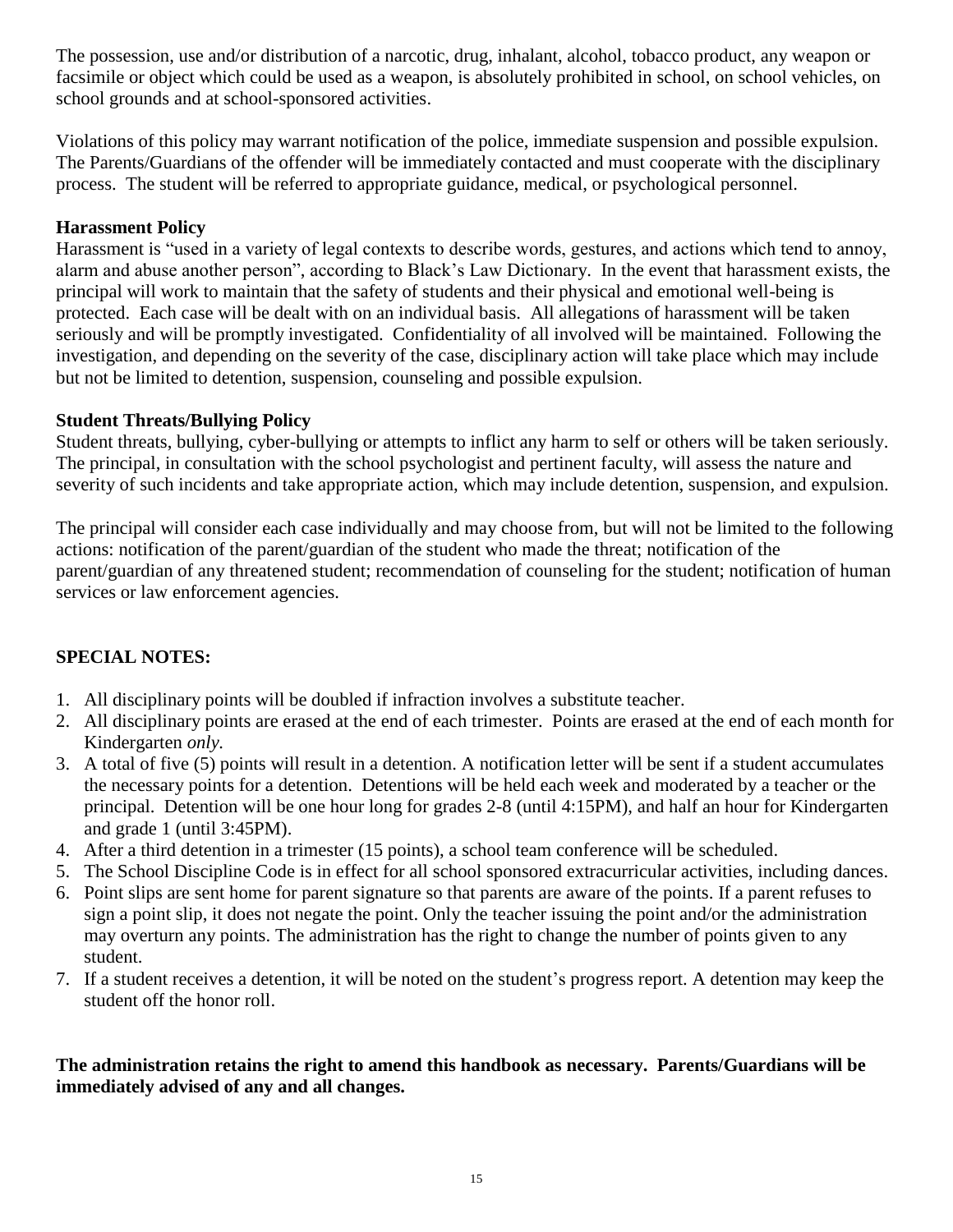# **ST ANN SCHOOL TUITION & FEES COLLECTION POLICY**

#### **The following explains the Tuition Collection Policy effective July 1, 2017.**

St Ann School makes every effort to provide an affordable, quality, Christ-centered education to our students. The cost to educate each student exceeds the total tuition and fees that are assessed to each student's account. This means every student is granted a discounted tuition. In addition, scholarships, financial aid, and institutional aid are awarded to students based on need and available resources.

The majority of the School's income comes from student tuition and fees. The School cannot fulfill our mission or provide fundamental school operations unless the obligations of every student are met in a timely manner. Therefore, it is imperative that each family pays all tuition and fees (collectively, "Tuition") per the terms of the FACTS payment plan the family selected.

Recognizing various circumstances may impact a family's ability to pay Tuition in a timely manner, all families receiving a "Past Due" notice that cannot bring the account current must contact the School's Finance Department to request a Payment Agreement to satisfy its financial obligation.

#### **30 Days Past Due**

- 1. A "Past Due" notice will be sent to any family with Tuition more than 30 days past due.
- 2. A late fee of \$30.00 will be added to the student's account monthly until account is current. School has the option to waive this late fee if the circumstances dictate.

#### **60 Days Past Due**

- 1. A "Past Due" notice will be sent to any family with Tuition more than 60 days past due.
- 2. A copy of the Tuition Collection Policy will be enclosed with the past due notice.

#### **90 Days Past Due**

- 1. A "Past Due" notice will be sent to any family with Tuition more than 90 days past due.
- 2. The parent / guardian responsible for tuition payment must contact the School's Finance Department to complete a Payment Agreement to satisfy its financial obligation.
- 3. The School reserves the right to limit participation by the student in any School events or extracurricular activities (including, but not limited to, field trips, dances, club activities, musical/play, etc.), as well as withhold Report Cards and access to the on-line grading system.

#### **Payment Agreement**

If a family needs to enter into a Payment Agreement that deviates from the standard payment plans offered through the FACTS tuition payment system to satisfy a student account balance, the School may offer to establish a Payment Agreement with the family. This will be at the discretion of the School and will take into account the balance, financial ability of the family, the remaining months until the school year is completed, and any extenuating circumstances facing the family. Except in extraordinary situations, the Payment Agreement is to establish a plan to have the full account balance paid by the end of the current school year.

#### **Transcripts, Graduation and Post-graduation Policy**

Diocesan Policy states no student will be permitted to graduate with his/her class, or receive a diploma or transcript if any outstanding balance remains on his/her student account. Once the student account balance is paid in full, the diploma and transcripts will be released.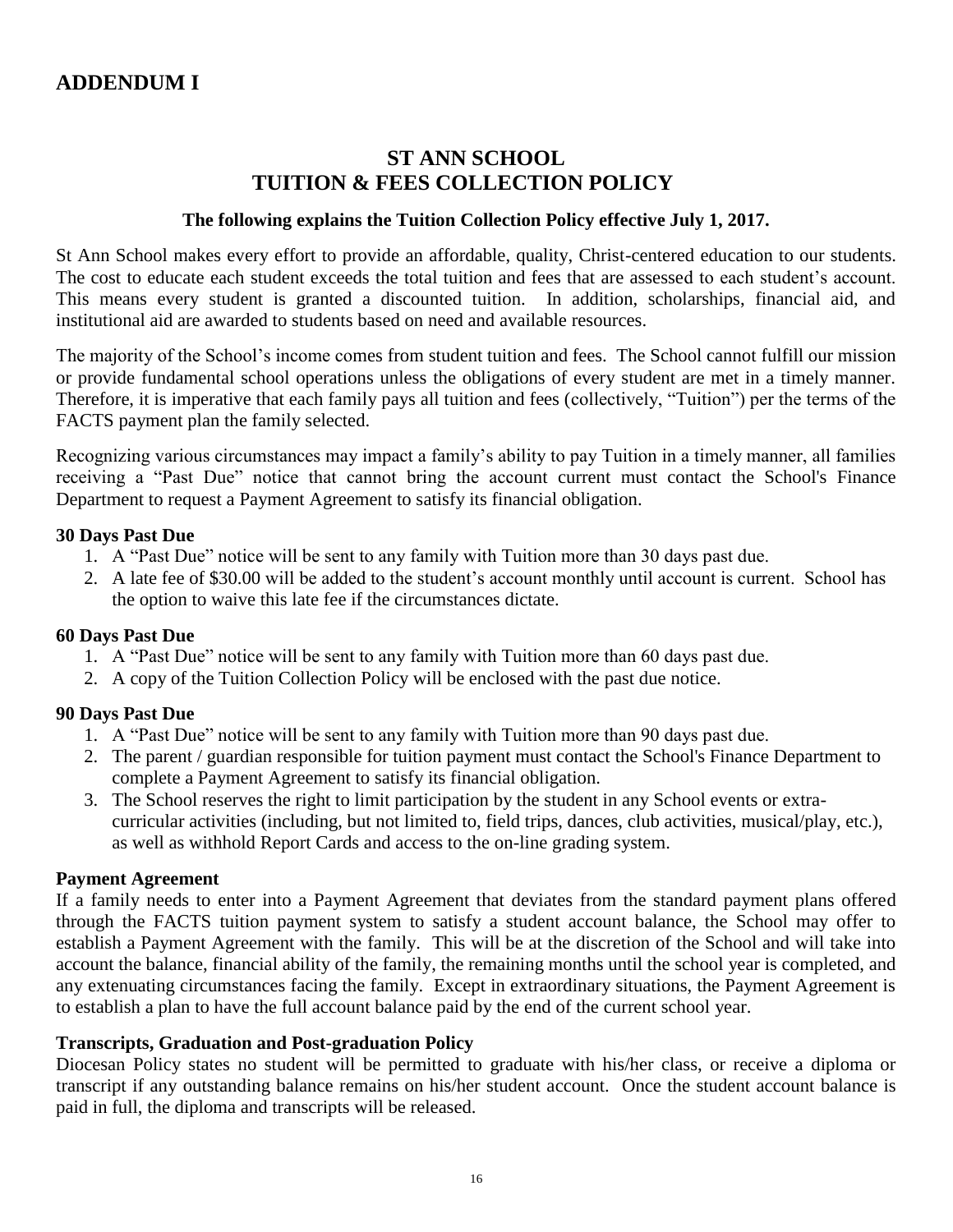#### **Past Year Student Account Balance**

If, as of the first day of school, a family has a prior year outstanding student account balance or has breached an existing Payment Agreement, the school reserves the right to deny the student to attend classes. The outstanding balance includes the Registration and School Fees for the current year. If the student arrives at the School, the parent / guardian will be called to pick up the student. The student will be permitted to begin School once the student account balance is paid in full.

In addition to all of the above, the School reserves all rights, at law or in equity, to collect any past-due Tuition.